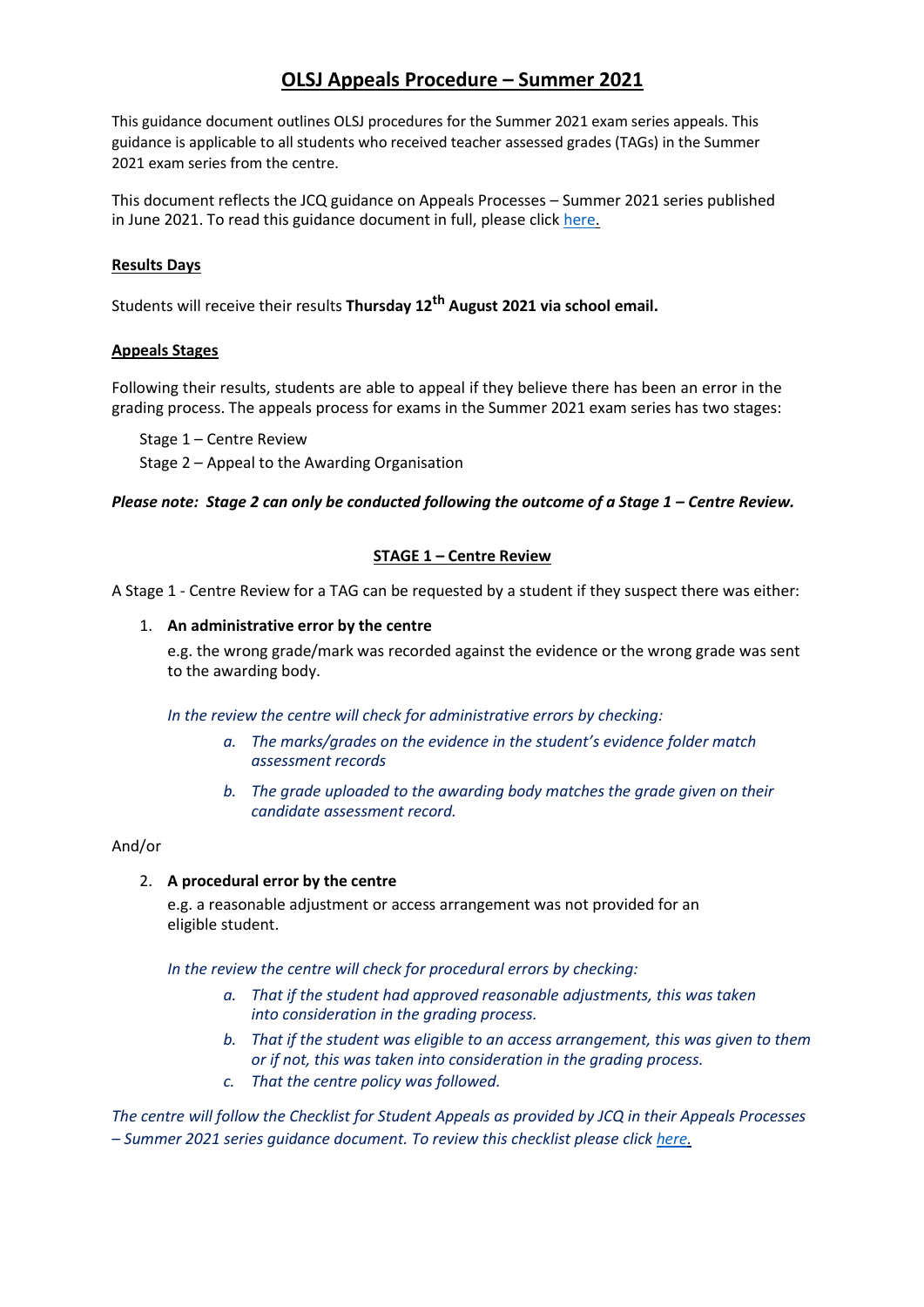**Please Note:**

**The outcome of the review may result in the grade remaining the same, being lowered or raised.**

**The next stage (Stage Two, the appeal to awarding organisation) may only be requested once the centre review (Stage One) has been requested and the outcome shared with the student.**

### **How to submit a Stage 1 – Centre Review**

A Stage 1 – Centre Review must be sent to the centre directly by the candidate (by their school email address).

- 1. Student must complete **Stage 1 – Centre Review section of the Appeals form**. Please find the form [here.](https://0e58658be539ee7325a0-220f04f871df648cf4a4d93a111e3366.ssl.cf3.rackcdn.com/wembley_tech/uploads/document/Student-Appeals-Form-Centre-Review-dates-updated.pdf?ts=1625484405052) **(READ PAGE 1 AND COMPLETE PAGE 2 ONLY)**
	- a. Students must be able to provide the following information:
		- i. Centre Name: Our Lady and St John Catholic College
		- ii. Centre Number: 47111
		- iii. The reason for the centre review (please see two options above), and
		- iv. give details of their reason.

Students must send the completed form **(page 2 only)** to [examinations@olsj.blackburn.sch.uk](mailto:examinations@olsj.blackburn.sch.uk) [\(](mailto:exams@whtc.co.uk)by their school email address). Please provide a contact phone number in the email as we will call to check that the student has submitted the appeal before proceeding.

## **Deadlines to submit a Stage 1 – Centre Review Wednesday 1st September.**

#### *Following submission of a Stage 1 – Centre Review:*

*The centre will call the student to confirm that they themselves have submitted the Stage 1 – Centre Review. The centre will check that they are aware that the review may result in their grade remaining the same, being lowered or raised and that this cannot be reverted.*

#### *Following the Centre Review:*

*The centre will complete page 3 of the Appeals form, reporting the findings of the review. The centre will set out:*

- *a. whether or not the review found a procedural failure or administrative error*
- *b. if it did, what that error was*
- *c. the reason for the finding*
- *d. whether there was a grade change and, if so, what the new grade is*
- *e. a reason for the grade change, or lack of change (including any additional explanation from the awarding organisation where its decision was different to the centre's)*

*The outcome will be sent back to the student along with information on the next steps if they wish to submit an appeal to the awarding organisation.*

*Only if a grade change is required then the centre will inform the awarding organisation before informing the pupil of the outcome.*

*A record of all Stage 1 - Centre Reviews will stored at the centre.*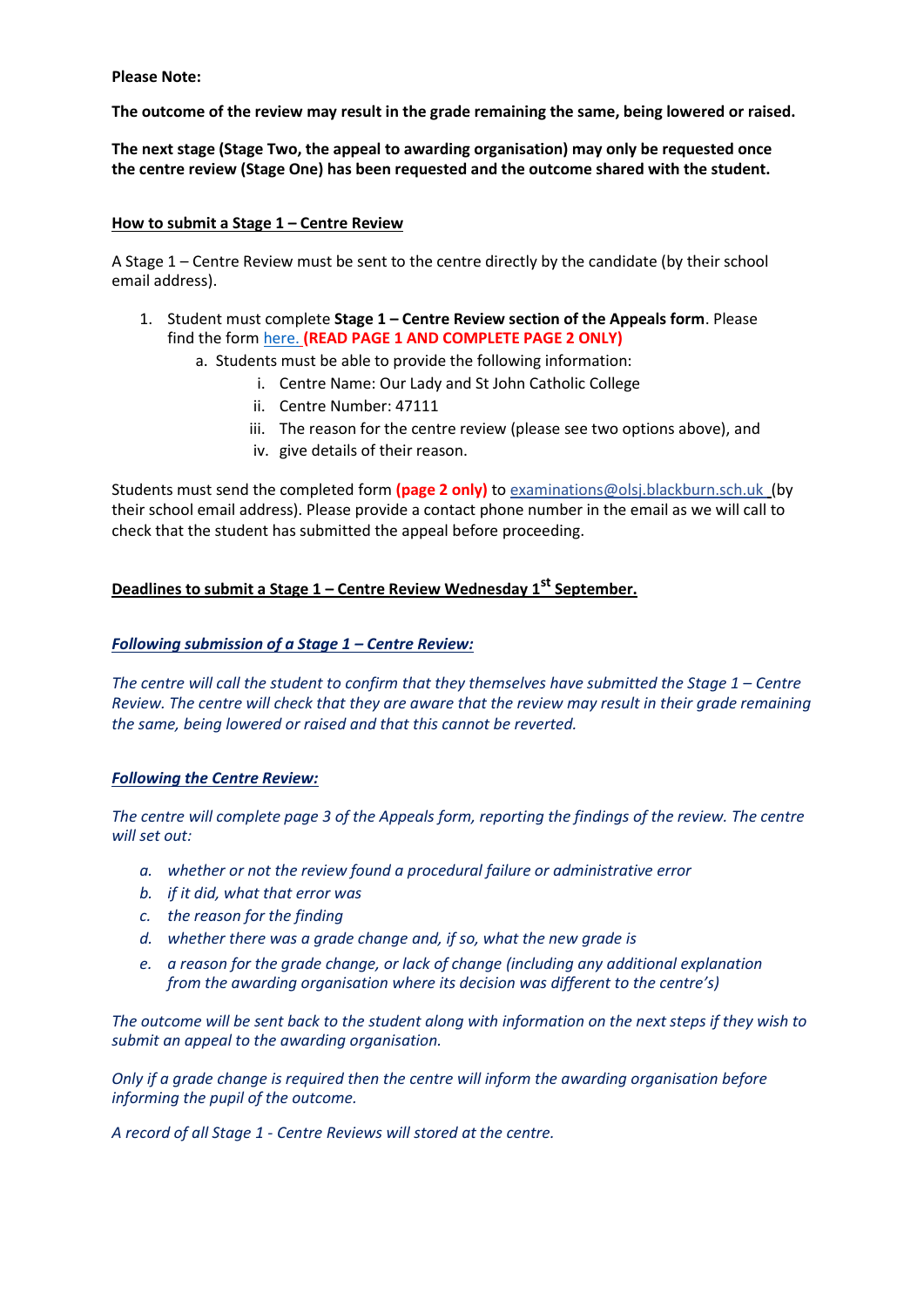## **Stage 2 – Appeal to the Awarding Organisation**

Students can only request an appeal to the awarding organisation following receipt of the outcome of their Stage 1 – Centre Review.

The student must submit their Stage 2 – Appeal to the Awarding Organisation to the centre directly who will send it to the awarding organisation on their behalf. Awarding organisations will not accept appeals directly from students.

Following the outcome of their Stage 1 – Centre Review, a Stage 2 – Appeal to the Awarding Organisation can be made if the student suspects there was:

### **1. An administrative error by the centre**

e.g. the wrong grade/mark was recorded against the evidence or the wrong grade was sent to the awarding body.

## **2. A procedural error by the centre**

e.g. a reasonable adjustment or access arrangement was not provided for an eligible student.

## **3. Their grade reflects an unreasonable exercise of academic judgement.**

e.g. the evidence selected to determine the grade was inappropriate or the evidence was incorrectly used to determine the grade.

The student **must** be able to provide justification or additional rationale for an appeal based on the on the grounds of:

- a. an administrative error
- b. a procedural check due to mitigating circumstances or access arrangements.
- c. an unreasonable exercise of academic judgement in the choice of evidence from which to determine the grade.

#### **How to submit a Stage 2 – Appeal to the Awarding Organisation**

A Stage 2 – Appeal to the Awarding Organisation must be sent to the centre directly by the candidate (by their school email address) and this will only by accepted by the centre following receipt of the outcome of a Stage 1 – Centre Review.

- **1.** Student must complete **Stage 2 – Centre Review section of the Appeals form**. They will have been sent this form back to them follow the Stage 1 outcome and will be required to complete the rest of the form. **(COMPLETE PAGES 4 AND 5)**
	- a. Students must be able to provide the following information:
		- i. The reason for the appeal to the awarding organisation (please see options above), and
		- ii. give details of their reason.

Students must send the completed form to [examinations@olsj.blackburn.sch.uk](mailto:examinations@olsj.blackburn.sch.uk) (by their school email address). Please provide a contact phone number in the email as we will call to check that the student has submitted the appeal before proceeding.

**Deadlines to submit a Stage 2 – Appeal to the Awarding Organisation Wednesday 8th September.**